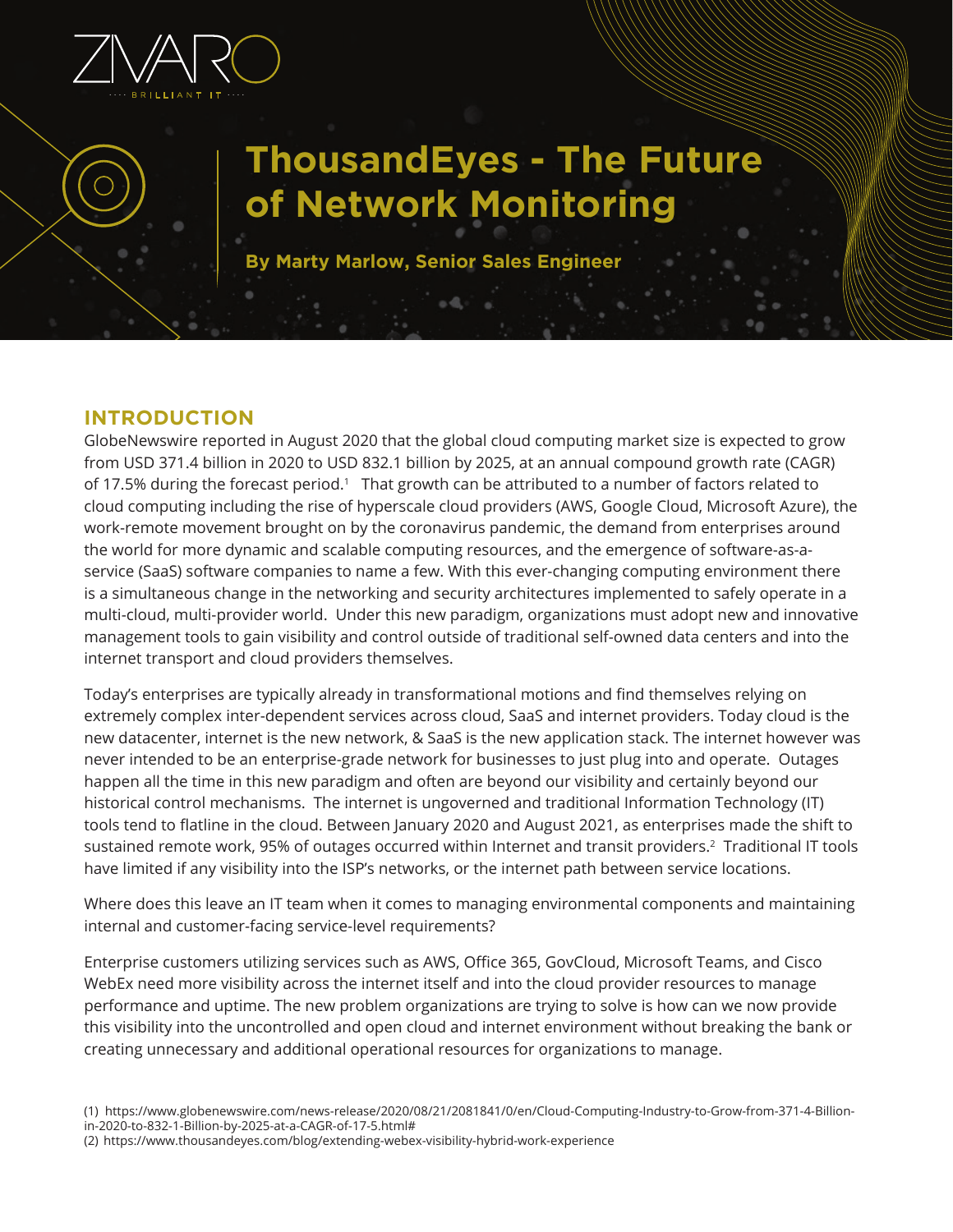

*Figure 1 – Sample of Major Cloud and SaaS Providers*



Enterprise customers have come to expect a great user experience and frankly demand it to execute on their missions. In traditional (pre-cloud) enterprise networks, all service stacks were hosted in the datacenter. Furthermore, campuses were traditionally connected via multiprotocol label switching (MPLS) or similar private fixed circuits. This architecture allowed employees and customers to reach back for resources only as far as their own datacenters for their services, including VoIP, Instant Messaging, Email, customer applications, file storage, and other critical business applications. Datacenters themselves were usually hosted on-premises, or in headquarter buildings with purpose-built infrastructure hosting rooms. Even when organizations started getting themselves out of the space/power/cooling business, physical hosting of infrastructure was moved from premise buildings to local (same city) hosting facilities with shorthop private network connections.

The image anymore of this topology brings a smile to my face as it reads like the 'good old days' given the enormous rise of public and hybrid cloud designs most organizations are now operating. Figure 2 gives a simple illustration of what this design generally looked like. One inherent positive of 'pre-cloud' enterprise network architecture was more straightforward visibility and control over issues impacting customer experience. However, since within these designs traffic was backhauled to the datacenter for services, these architectures were and still are saddled with high network transport costs. SD-WAN is starting to be more widely adopted as the fix to high-cost private networks, but it is a new method of delivering network services over the internet and contributor to the increased need for more comprehensive visibility.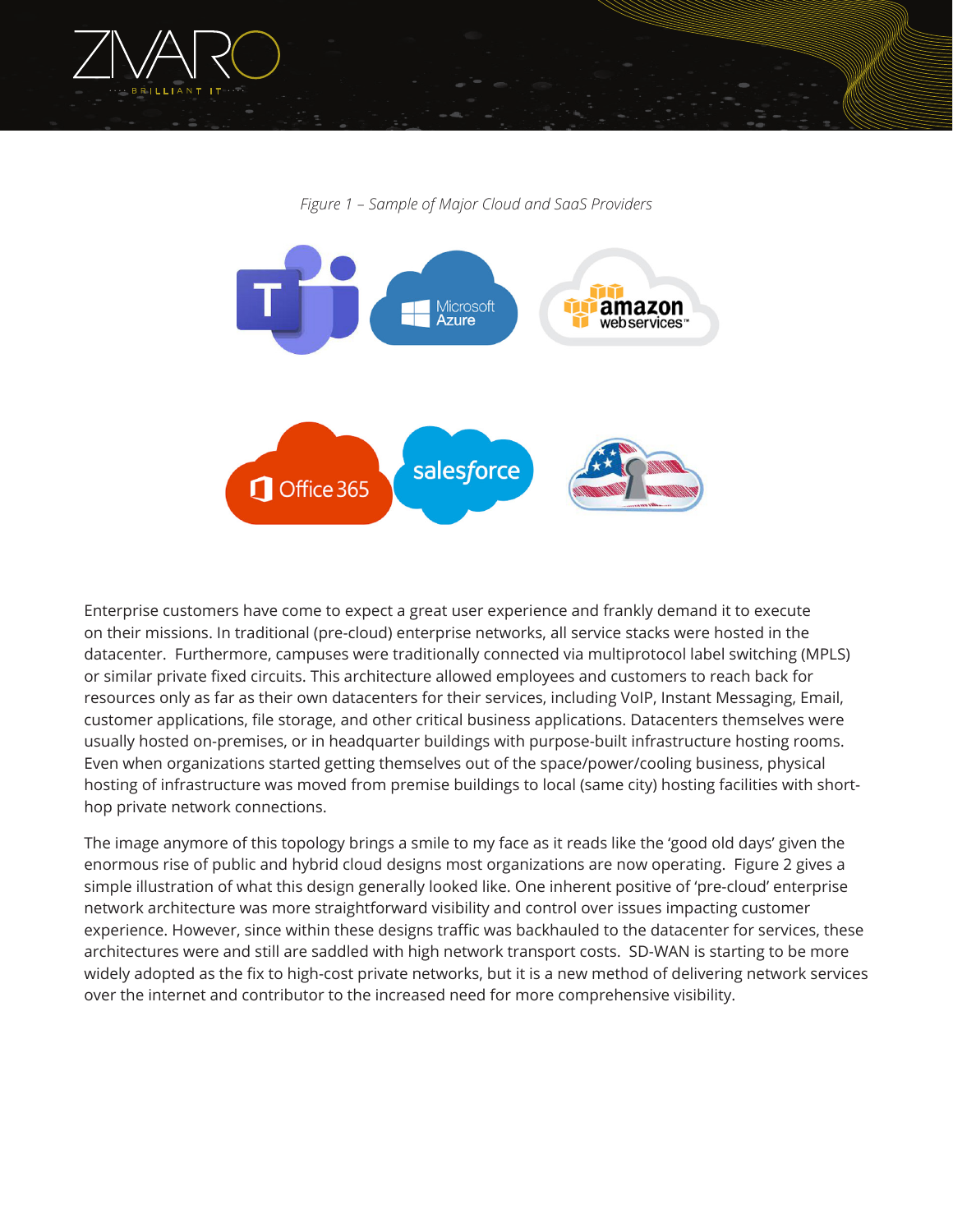



*Figure 2 – Sample Diagram of legacy campus plus remote network design*

With traditional architecture an enterprise networking team could easily get engaged and provide timely resolution to performance issues. Having some degree of ownership over the circuits also helped optimize the user experience with added stability across network operations, largely due to more comprehensive control. In today's enterprise the shift to cloud and SaaS based solutions has forever combined private and public network topology design, and the way we approach network issues causing service impacts on our employees. With increases in Mean Time to Troubleshoot (MTTT) and Mean Time to Respond (MTTR) on outages in this new operating environment, administrators are constantly looking for more visibility into network issues that arise across the internet or public component of the design. This thirst for greater visibility is to regain some control of the new network so that high standards of service can continue for users utilizing any environment.

### **SOLUTION**

In August of 2020 Cisco announced it had completed the acquisition of ThousandEyes. At its core business value proposition, ThousandEyes helps organizations navigate the digital transformation journey by providing end-to-end insight and intelligence into 3rd party dependencies, monitoring the health of Internet Service Provider's (ISP's) connectivity for applications and services. Monitoring the path of utilization and the health of the internet is accomplished by utilizing three distinct vantage points also known as agents or vantage points: Enterprise Agents, End-user Agents, and Cloud Agents.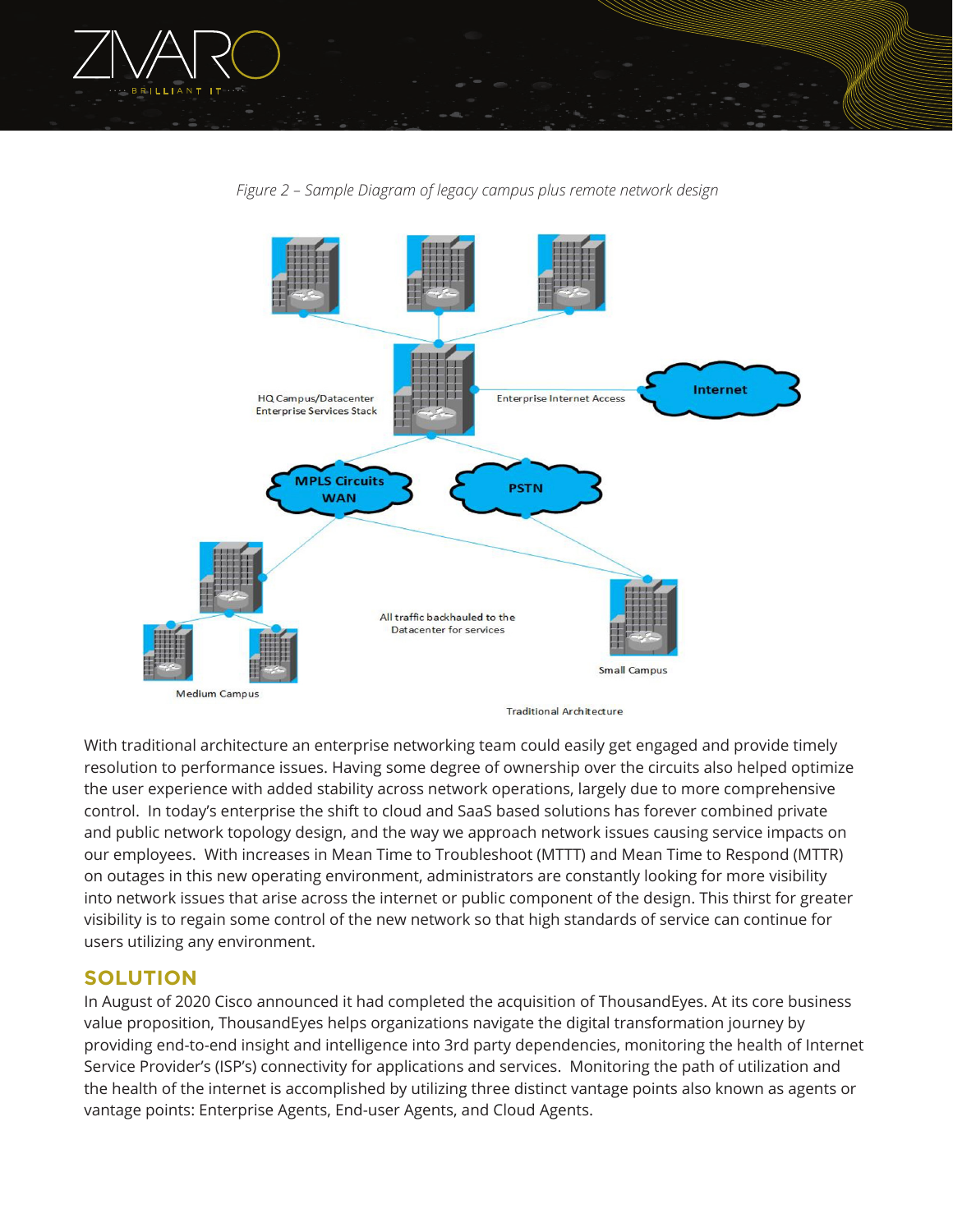

**Enterprise Vantage Points/Agents** – Enterprise agents provide visibility within datacenters, branch offices, and across cloud environments. They provide active monitoring via Simple Network Management Protocol (SNMP) monitoring, discovery, and mapping of topology of internal network devices. Enterprise agents can be installed on devices by Cisco, Juniper, Microsoft, Linux, VMware, Docker, and more.

Enterprise agents allow for visibility into device health through polling, application performance through measurement of metrics like page load times, and network path and performance using ThousandEyes Path Visualization. These lightweight agents help execute traffic diagnostics from Layer 7 down to Layer 2. One of the best attributes of these agents is the fact they can be deployed on such a wide variety of devices, including laptops, servers, virtual machines, routers, and micro-appliances. Through integrations resulting from Cisco's acquisition, Enterprise Agents run natively on Cisco Catalyst 9300 and 9400 Series Switches as well as certain SD-WAN routing platforms, extending the capabilities of investments likely already in place for organizations around these popular solutions.

**End User Vantage Points /Agents** – The End User Agents give network operations personnel the ability to analyze and triage issues down to the individual end user device level. These agents offer end user experience monitoring on both mac and windows devices. End User Vantage Points utilize http and network monitoring tests with insights all the way into routing paths. Real- time monitoring is available and can be enabled via a browser-based plugin. This type of service is especially relevant to properly support today's remote workforce movement, having the ability to analyze browser sessions and proactively understand the Wi-Fi and access points that a user may be connected to. Like the Enterprise Agents, the End User Agent is lightweight and typically uses less than 1% CPU and less than 50MB of memory on a laptop, making it less burdensome than most agent-based client monitoring tools.

**Cloud Vantage Points/Agents** – ThousandEyes Cloud Agents are located in over 200 cities in 62 countries3, hosted in Internet Service Providers (ISP's), broadband services providers, and regional datacenters for major cloud providers. Cloud Agents are maintained by ThousandEyes and provide similar functionality as Enterprise Agents. Cloud agents are strategically placed in Tier 1, Tier 2, & Tier 3 service providers, providing globally distributed Vantage Points into external and internally hosted applications.

With Cloud Agents deployed throughout the world, coupled with End User and Enterprise Vantage Points deployed throughout the enterprise workspace, the ability to identify issues in the service path as they arise can now provide the control modern IT teams have been seeking. ThousandEyes' visibility into the internet will literally open the eyes of network teams into all issues impacting their customer's user experience. Utilizing these agents provides the visibility that allows for swift issue identification and where the issues are located. With this information IT operators can reach out to the appropriate service providers who own the issues and advise them of the outage or issues impacting service.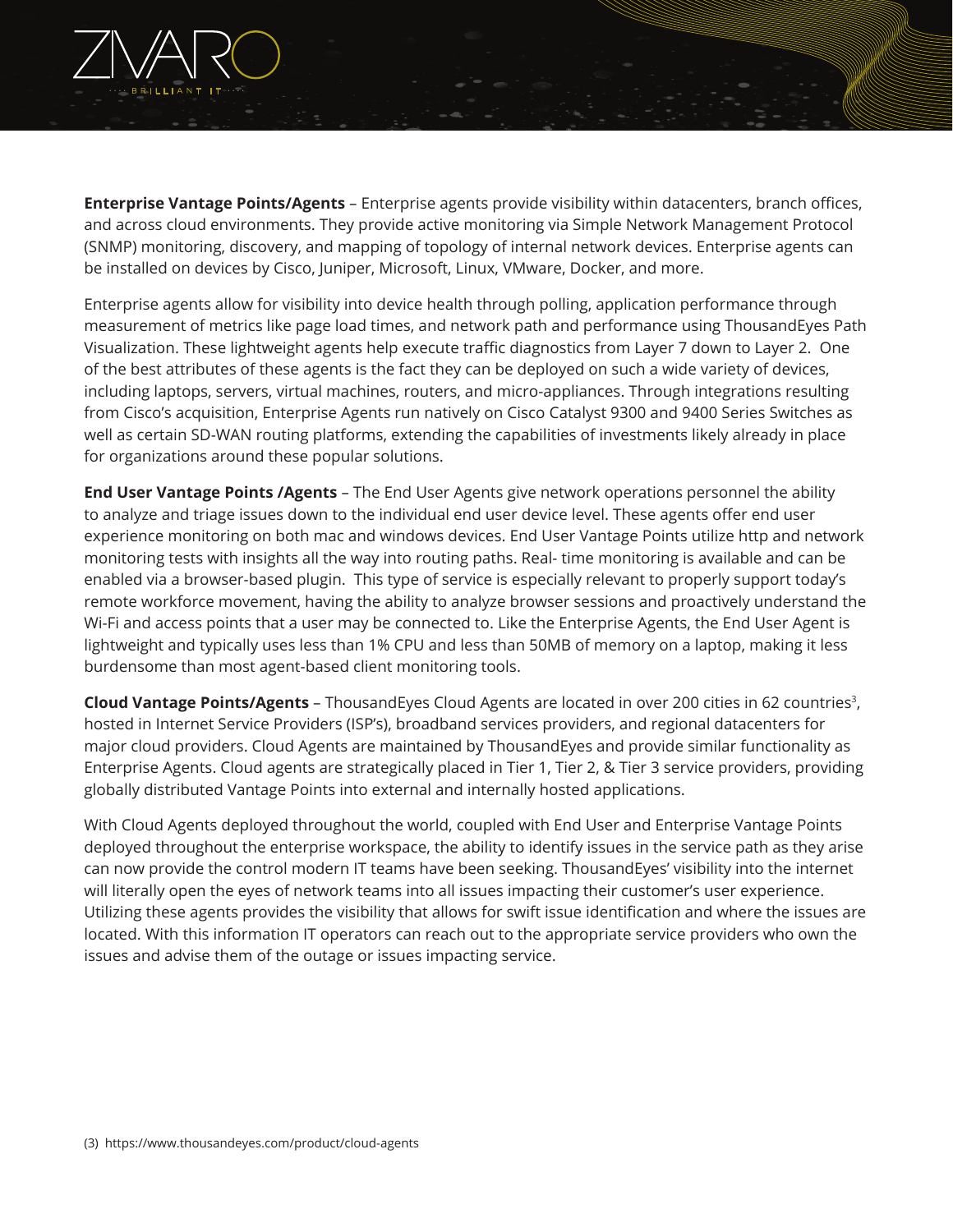

This level of information can greatly reduce the MTTT & MTTR for all involved parties. In an analysis of themselves, Cisco's own Andrea Di Lecce shared that Cisco was able to reduce MTTT by 43% and MTTR by 8% by using ThousandEyes. 4

So how does it work? Data is collected by the agents throughout the network and internet, and is directed to a ThousandEyes intelligence engine. This engine generates dashboards and reports such as the path visualization, shown in figure 3 below. The network path visualization automatically generates unified, interactive, multipoint, and topologically correlated views of all network paths between selected agents and the target URL or IP. Utilizing the dashboard and reports allows administrators new visibility that can change the way they operate and troubleshoot outages impacting their customers and users.



*Figure 3 – ThousandEyes Network Path Visualization Dashboard*

Once Vantage Points/Agents are deployed, Enterprise & Endpoint Agents can be used to test and report detailed information about outages, and issues that may impact the customer experience. Enterprise and Endpoint Agents send User Datagram Protocol (UDP), Transmission Control Protocol (TCP), & Internet Control Message Protocol (ICMP) packets out across the internet to measure the performance of the interfaces and connections across the path.

By utilizing Vantage Points' additional features called Network and Application Synthetics, Browser Synthetics, End User monitoring, and Internet Insights, administrators greatly improve response times and customer experience. Here is a brief description of those features:

**Network and Application Synthetics** – Provides Active monitoring of network and applications from cloud agents and Enterprise Agents.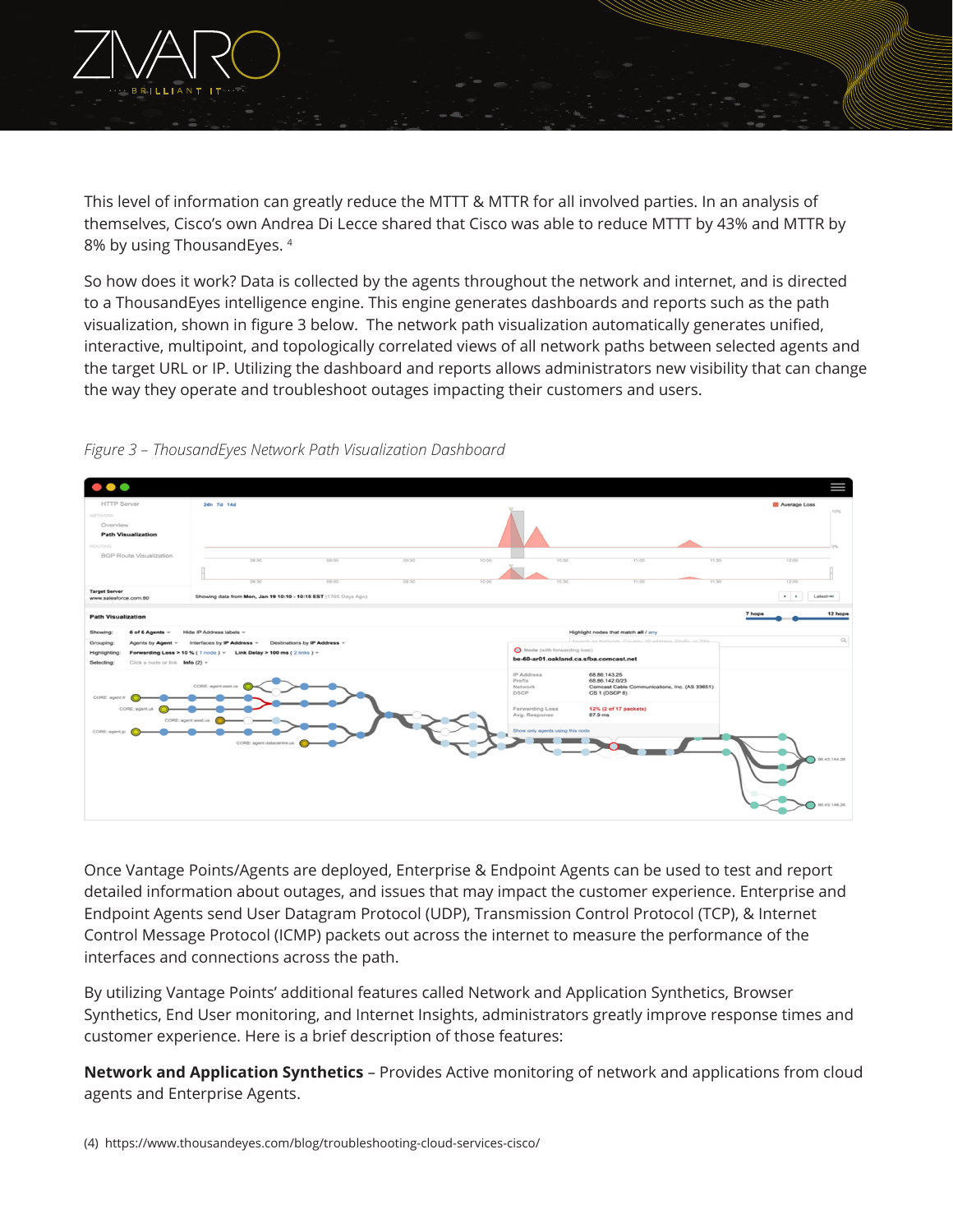

**Browser synthetics** – Are used to emulate a user operating a computer browser. Browser synthetics simulate users interacting with a website or application. It is run from cloud agents or enterprise agents deployed in a client environment to more quickly isolate root cause of application downtime.

**End user monitoring** – Provides an end user perspective of application performance, as well as LAN, WAN and internet performance from employee laptops and desktops. It delivers on-demand and real-time visibility of SaaS and internally hosted applications, and system health.

**Internet insights** – Manages Digital experience at internet scale that leverages internet telemetry data to rapidly identify, escalate, and solve issues.

The Internet Outage map is a particularly useful dashboard view designed to provide up to date information on the health of the internet and possible impacts to your services. The Internet Outages Map in Figure 4 below gives an at-a-glance visualization of global Internet health over the prior 24 hours, showing the frequency of Internet outages and service outages as seen across ISP, public cloud, and edge service networks. This type of visualization can help an administrator quickly understand if an ongoing outage inside a network or application provider is the source of specific performance issues.



#### *Figure 4 – ThousandEyes Internet Outage Map*